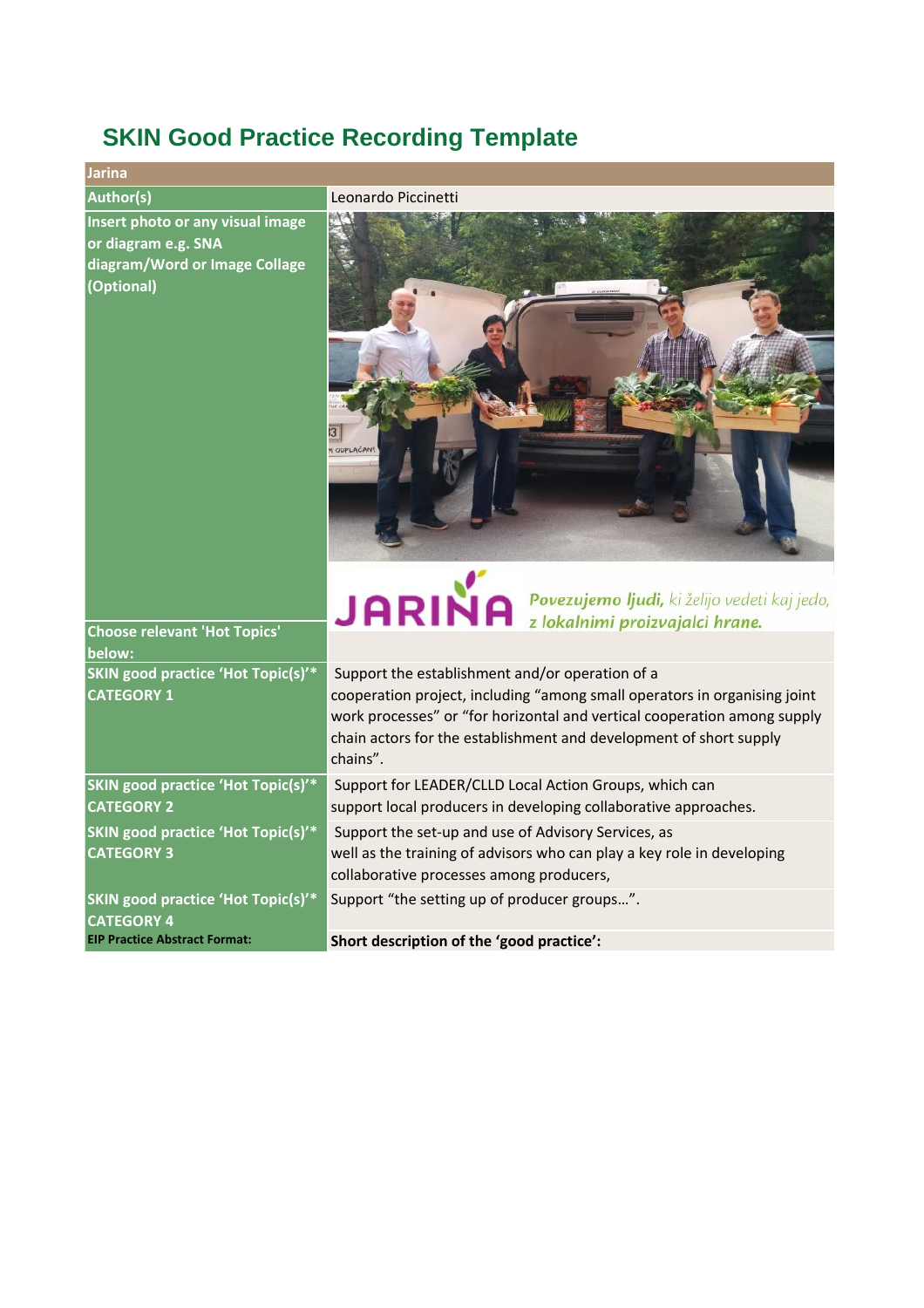hort summary for practitioners in English on the (final or expected) outcomes (1000-1500 summary should be as interesting as possible understandable language and pointing out entrepreneurial elements which are reprenter are coments when every Pesearch oriented aspects which do not help the understanding of the practice itself should

Jarina cooperates with locally produced foods in many schools, kindergartens and other educational institutions in the central part of Slovenia. With a greater awareness on the part of the consumers of healthy foods that did not wait in the refrigerated warehouses and transported many kilometers, we found a common language with some hotels and inns. Especially this form of integration takes place within the framework of the Green Capital of Europe 2016, which is the responsibility of the City of Ljubljana. The initiative to increase food locally grown in the municipality's gastronomic offer is promoted within the framework of the Green Supply Chain Project (http://www.zelene-verige.si/), owned by Zavod Turizem Ljubljana. An important group of buyers are also the inhabitants of the central part of Slovenia and are dedicated to the online garden (http://www.pridelano-doma.si/). We bring homemade treats to the communities of customers, with whom we have reached an agreement on the delivery of food

## **Main results/outcomes of the activity (expected or final):**

It was established in 2004, bringing together entrepreneurs, catering companies and farmers. At the time of its establishment, it operated mainly in the narrowest area of the municipalities of Litija and Šmartno pri Litiji, and over the years the geographical area of its operations has been constantly expanding. Today, the cooperative operates throughout Slovenia, and the most intensive is the central part of Slovenia and Zasavje of Slovenia. In the first years, the work of the Cooperative focused mainly on the animation and information of individual farms to be involved in training for the acquisition of various certificates and qualifications that are a prerequisite for the marketing and sale of their products and services. In 2006, the Cooperative also complied with the conditions of the activities of the tourism agency to increase the visibility of tourism in the countryside and increase the tourist visit in the central part of Slovenia.

**The main practical recommendation(s): what would be the main added value/benefit or opportunities to the end-user if the generated knowledge were implemented? How can the practitioner make use of the results?**

the follow-up of these practices guarantees the final consumer an offer of high quality products at a lower cost due to the absence of intermediaries. These practices suppose an increase in the benefits of the producers to be able to control their production of specific form for the objective region and by the absence of intermediaries. these practices encourage the consumption of local or regional products and increase the visibility and notoriety of a regional or local identity in their food supply.

## **Further information/Reference:**

[http://www.jarina.si](http://www.jarina.si/)

**Short summary for practitioners in native** Short description of the 'good practice':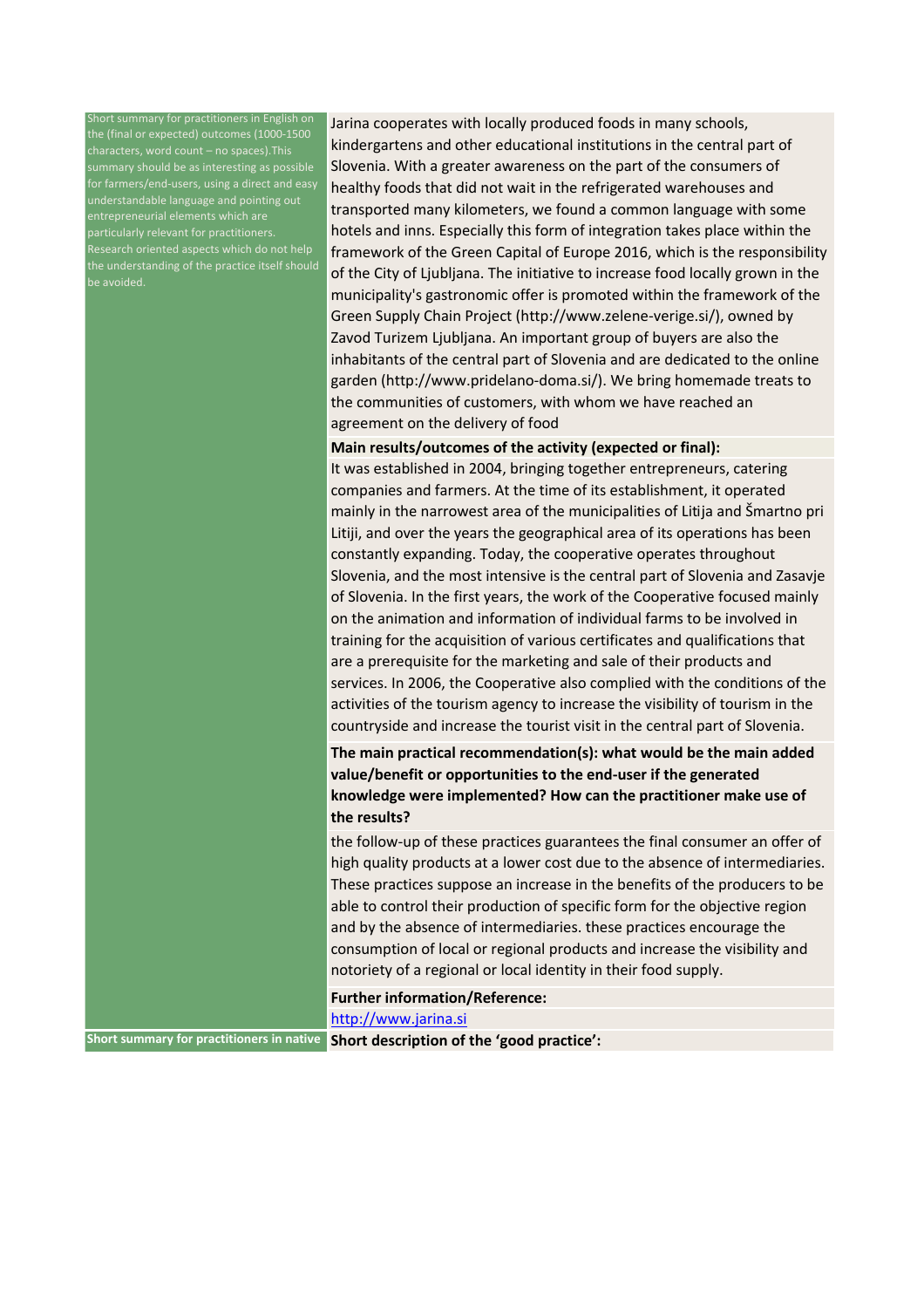| language on the (final or expected)<br>outcomes (1000-1500 characters, word<br>count - no spaces). This summary should<br>be as interesting as possible for<br>farmers/end-users, using a direct and easy<br>understandable language and pointing out<br>entrepreneurial elements which are<br>particularly relevant for practitioners.<br>Research oriented aspects which do not<br>help the understanding of the practice<br>itself should be avoided. | Jarina sodeluje z domačo hrano v številnih šolah, vrtcih in drugih<br>izobraževalnih ustanovah v osrednjem delu Slovenije. Z večjo<br>ozaveščenostjo potrošnikov zdravih živil, ki niso čakali v hladilnicah in<br>prevažali veliko kilometrov, smo našli nekaj skupnega jezika z nekaterimi<br>hoteli in gostišči. Še posebej se ta oblika integracije odvija v okviru Zelene<br>prestolnice Evrope 2016, za katero je odgovorna Mestna občina Ljubljana.<br>V okviru projekta zelenega dobavnega veriga (http://www.zelene-<br>verige.si/), ki je v lasti Zavoda Turizem Ljubljana, se spodbuja pobuda za<br>povečanje hrane, ki se lokalno goji v gastronomski ponudbi občine.<br>Pomembna skupina kupcev so tudi prebivalci osrednjega dela Slovenije in<br>so namenjeni spletnemu vrtu (http://www.pridelano-doma.si/). Domače<br>poslastice prinašamo skupnostim strankam, s katerimi smo dosegli<br>dogovor o dostavi hrane |
|----------------------------------------------------------------------------------------------------------------------------------------------------------------------------------------------------------------------------------------------------------------------------------------------------------------------------------------------------------------------------------------------------------------------------------------------------------|------------------------------------------------------------------------------------------------------------------------------------------------------------------------------------------------------------------------------------------------------------------------------------------------------------------------------------------------------------------------------------------------------------------------------------------------------------------------------------------------------------------------------------------------------------------------------------------------------------------------------------------------------------------------------------------------------------------------------------------------------------------------------------------------------------------------------------------------------------------------------------------------------------------------------------|
|                                                                                                                                                                                                                                                                                                                                                                                                                                                          | Main results/outcomes of the activity (expected or final):                                                                                                                                                                                                                                                                                                                                                                                                                                                                                                                                                                                                                                                                                                                                                                                                                                                                         |
|                                                                                                                                                                                                                                                                                                                                                                                                                                                          | Ustanovljen je bil leta 2004, ki združuje podjetnike, gostinske in<br>kmetovalce. V času svoje ustanovitve je delovala predvsem na najbolj<br>ožjem območju občin Litija in Šmartno pri Litiji, z leti pa se je geografsko<br>območje svojega poslovanja nenehno širi. Današnja zadruga deluje po vsej<br>Sloveniji, najbolj intenzivna pa je osrednji del Slovenije in Zasavje<br>Slovenije. V prvih letih se je delo zadruge osredotočilo predvsem na<br>animacijo in informiranje posameznih kmetij, ki se vključujejo v<br>usposabljanje za pridobitev različnih certifikatov in kvalifikacij, ki so<br>predpogoj za trženje in prodajo njihovih izdelkov in storitev. V letu 2006 je<br>zadruga spoštovala tudi pogoje dejavnosti turistične agencije za povečanje<br>prepoznavnosti turizma na podeželju in povečanje turističnega obiska v<br>osrednjem delu Slovenije.                                                     |
|                                                                                                                                                                                                                                                                                                                                                                                                                                                          | The main practical recommendation(s): what would be the main added                                                                                                                                                                                                                                                                                                                                                                                                                                                                                                                                                                                                                                                                                                                                                                                                                                                                 |
|                                                                                                                                                                                                                                                                                                                                                                                                                                                          | value/benefit or opportunities to the end-user if the generated                                                                                                                                                                                                                                                                                                                                                                                                                                                                                                                                                                                                                                                                                                                                                                                                                                                                    |
|                                                                                                                                                                                                                                                                                                                                                                                                                                                          | knowledge were implemented? How can the practitioner make use of<br>the results?                                                                                                                                                                                                                                                                                                                                                                                                                                                                                                                                                                                                                                                                                                                                                                                                                                                   |
|                                                                                                                                                                                                                                                                                                                                                                                                                                                          | spremljanje teh praks zagotavlja končnemu potrošniku ponudbo visoko<br>kakovostnih izdelkov po nižjih stroških zaradi odsotnosti posrednikov. Te<br>prakse predvidevajo povečanje koristi proizvajalcev, da lahko nadzorujejo<br>proizvodnjo svoje posebne oblike za ciljno regijo in odsotnost posrednikov.<br>te prakse spodbujajo porabo lokalnih ali regionalnih proizvodov ter<br>povečujejo prepoznavnost in prepoznavnost regionalne ali lokalne<br>identitete pri oskrbi s hrano.                                                                                                                                                                                                                                                                                                                                                                                                                                          |
|                                                                                                                                                                                                                                                                                                                                                                                                                                                          | <b>Further information/Reference:</b>                                                                                                                                                                                                                                                                                                                                                                                                                                                                                                                                                                                                                                                                                                                                                                                                                                                                                              |
|                                                                                                                                                                                                                                                                                                                                                                                                                                                          | http://www.jarina.si                                                                                                                                                                                                                                                                                                                                                                                                                                                                                                                                                                                                                                                                                                                                                                                                                                                                                                               |
| Pearls, Puzzles, Proposals?                                                                                                                                                                                                                                                                                                                                                                                                                              | Pearls: Good design own label and comply with standard; Puzzles: as a<br>Living Learning Space on sustainable food and farming it is not clear to<br>what extent the farm engages with the Whitmuir community, informs and<br>educates the public about sustainable food and farming; Proposals:<br>develop community engagement strategy in order to inform and educate<br>the public about sustainable food and farming on a small scale.                                                                                                                                                                                                                                                                                                                                                                                                                                                                                        |
| What needs did the 'good                                                                                                                                                                                                                                                                                                                                                                                                                                 | The main purpose of the establishment was to support smaller local                                                                                                                                                                                                                                                                                                                                                                                                                                                                                                                                                                                                                                                                                                                                                                                                                                                                 |
| practice' respond to?                                                                                                                                                                                                                                                                                                                                                                                                                                    | businesses, local food and tourism programs, sales and promotions.                                                                                                                                                                                                                                                                                                                                                                                                                                                                                                                                                                                                                                                                                                                                                                                                                                                                 |
| <b>Methodology Used:</b>                                                                                                                                                                                                                                                                                                                                                                                                                                 | data-based research                                                                                                                                                                                                                                                                                                                                                                                                                                                                                                                                                                                                                                                                                                                                                                                                                                                                                                                |